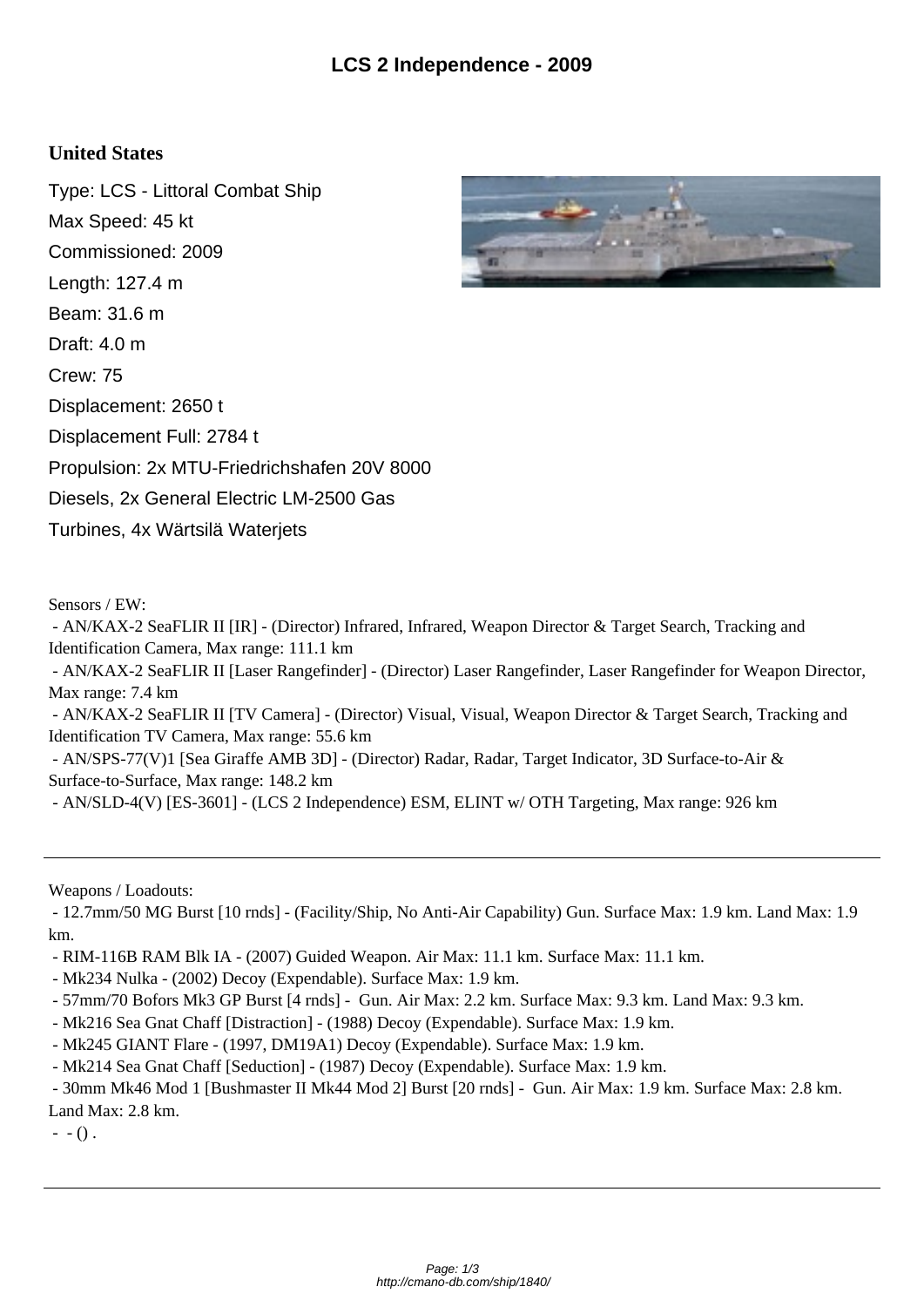OVERVIEW: The Independence-class is [a class of littoral combat ships built fo](http://cmano-db.com/ship/1840/)r the United States Navy.

The hull design evolved from a project at Austal to design a 40 knot cruise ship. That hull design evolved into the high-speed trimaran ferry HSC Benchijigua Express and the Independence class was then proposed by General Dynamics and Austal as a contender for Navy plans to build a fleet of small, multipurpose warships to operate in the littoral zone. Two ships were approved, to compete with Lockheed Martin's Freedom-class design for a construction contract of up to 55 vessels.

As of 2010, the lead ship is active, while a second ship, Coronado, was commissioned in 2014. Despite initial plans to only accept one of the Independence and Freedom classes, the Navy has requested that Congress order ten additional ships of each class, for a total 12 ships per class. In February 2012, Secretary of the Navy Ray Mabus announced that the fifth Independence-class littoral combat ship will be named USS Gabrielle Giffords, and the sixth USS Omaha. In April 2013, the name Manchester was assigned to LCS-14, while in June 2013, the name Tulsa was assigned to LCS-16.

DETAILS: The Independence-class design began life at Austal as a platform for a high-speed cruise ship. The principal requirements of that project were speed, stability and passenger comfort, and Austal's team determined that the trimaran hull form offered significant passenger comfort and stability advantages over both a catamaran and a monohull. The high-speed cruise ship project evolved into Austal's commercial high-speed trimaran ferry HSC Benchijigua Express. The ships are 127.4 m (418 ft) long, with a beam of 31.6 m (104 ft), and a draft of 13 ft (3.96 m). Their displacement is rated at 2,176 tons light, 2,784 tons full, and 608 tons deadweight.

The standard ship's company is 40, although this can increase depending on the ship's role with mission-specific personnel. The habitability area with bunks is located under the bridge. The helm is controlled by joysticks instead of traditional steering wheels.

Although the trimaran hull increases the total surface area, it is still able to reach sustainable speeds of about 50 knots (93 km/h; 58 mph), with a range of 10,000 nautical miles (19,000 km; 12,000 mi). Austal claims that the design will use a third less fuel than the competing Freedom class, but the Congressional Budget Office found that fuel would account for 18 percent or less of the total lifetime cost of Freedom.

The lack of bridge wings on the Independence class had been noted as the top problem in the entire LCS program to the extent that these will need to be retrofitted onto existing ships.

The lightweight aluminum construction of the Independence-class ships makes them more vulnerable to damage than the Freedom-class ships.

The first ships of both LCS classes were delivered before the designs were mature so that improvements could be built into future ships. The Navy is improving the Independence-class with bridge wings for safety and replacing the 5.1-meter Rigid Hull Inflatable Boat (RHIB) with a 7-meter boat. An improved cathodic protection system will enhance corrosion protection. Like the Freedom-class, the Independence will be getting axial flow water jets which pushes water parallel to the shaft of the impeller to improve efficiency and reduce maintenance; they will also be upgraded to handle the horsepower provided by the gas turbine propulsion system. A winch control system will modulate the motion of the anchor to reduce the reliance on manual hand brakes. The mission bay side door will be redesigned for reliability and the platform lift elevator reconfigured to better handle weapons and ordnance.

TYPE: Littoral Combat Ship (LCS).

SPECIFICATIONS: Displacement: 2,307 metric tons light, 3,104 metric tons full, 797 metric tons deadweight || Length: 127.4 m (418 ft) || Beam: 31.6 m (104 ft) || Draft: 14 ft (4.27 m) || Propulsion: (2) MTU Friedrichshafen 20V 8000 Series